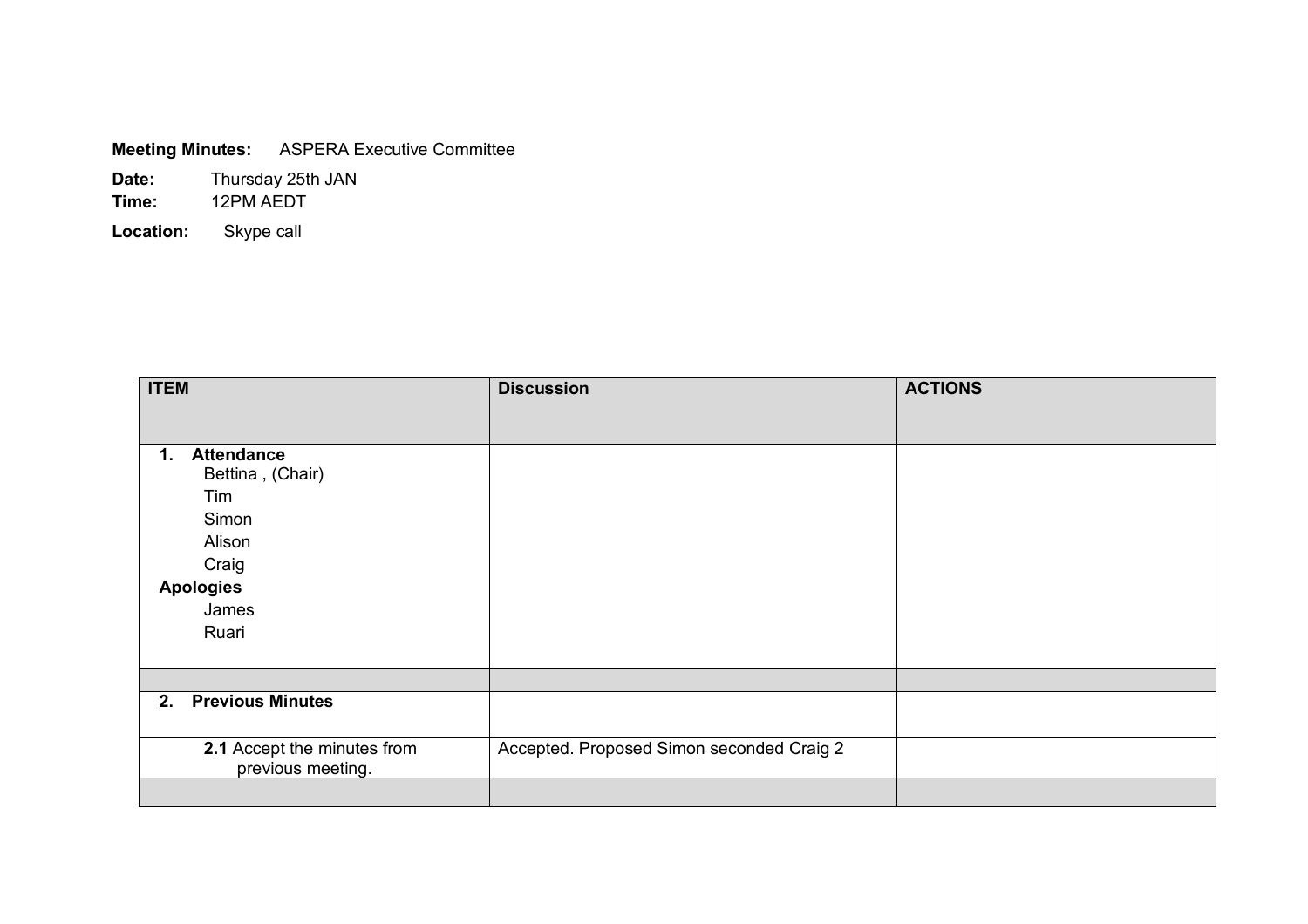| <b>Business Arising From Previous</b><br>3.<br><b>Meeting</b>                     |                                                                                                                                                                                                                                                                                                                                                                          |                                                                                                                                                                                                        |
|-----------------------------------------------------------------------------------|--------------------------------------------------------------------------------------------------------------------------------------------------------------------------------------------------------------------------------------------------------------------------------------------------------------------------------------------------------------------------|--------------------------------------------------------------------------------------------------------------------------------------------------------------------------------------------------------|
| 3.1 Updates to constitution and<br>making the new version<br>available to members |                                                                                                                                                                                                                                                                                                                                                                          | <b>Tim</b> To send notice via News letter<br>pointing to new constitution on web site<br>Tim to initiate a google dock and share<br>with Bettina for the new letter<br>Bettina to organise list server |
| 3.2 Informal roles/responsibilities for<br>ordinary and other Exec<br>members     | A general discussion in which<br>The Committee recognized Craig as<br>ordinary member with responsibility for the<br><b>RSC</b><br>Simon suggest not role but to take jobs as<br>required<br>Bettina suggested that committee members<br>suggest their own projects<br>Alison expressed interest in working on the<br>conference, ethics WIL and industry<br>integration | Discussion rolled over to a later<br>meeting                                                                                                                                                           |
| 3.3 Duration of Exec member terms                                                 | The Committee noted<br>the constitutional change regarding the term<br>for office bearers<br>the advisability of staggering the terms to<br>maintain continuity which will require a<br>discussion at the agm regarding which<br>offices will change in 2018                                                                                                             | <b>ACTION: Revisit at the AGM</b>                                                                                                                                                                      |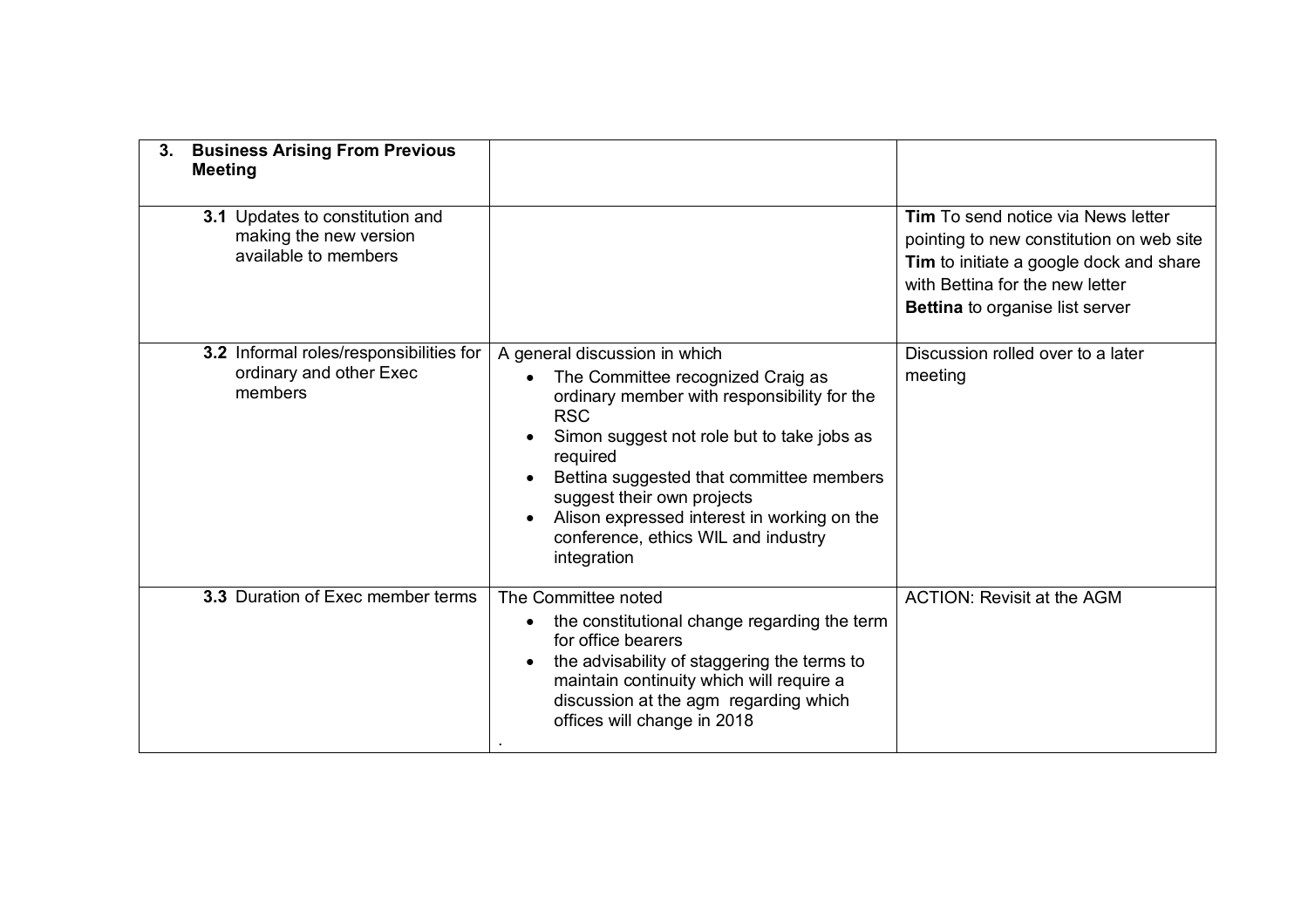| 3.4 Co-opting additional people to<br>the Exec                                                 | The Committee noted that the intention of co opting<br>additional people to the exec was<br>To allow for distribution of work<br>To build involvement<br>To allow for succession planning<br>Craig advised the Committee that Margaret is<br>working with the RSC<br>There followed a general discussion re Margaret's<br>involvement                                                                                 | ACTION: Bettina to send a letter to<br>Margaret recognising her involvement.                                                           |
|------------------------------------------------------------------------------------------------|-----------------------------------------------------------------------------------------------------------------------------------------------------------------------------------------------------------------------------------------------------------------------------------------------------------------------------------------------------------------------------------------------------------------------|----------------------------------------------------------------------------------------------------------------------------------------|
| 3.5 Associate and Student and<br>individual membership-<br>continuing a longer<br>conversation | The Committee discussed<br>pros and cons of opening membership to<br>individuals<br>possibility of broadening the requirements for<br>$\bullet$<br>institutional membership to target<br>underrepresented disciplines eg games, VR,<br>animation etc.<br>Possible new members eg<br><b>Charles Darwin Uni</b><br><b>UNE</b><br>$\circ$<br>Uni of Adelaide<br>◯<br><b>ANU</b><br>$\circ$<br>Central Q/land<br>$\Omega$ | Alison to develop document to canvas<br>existing ASPERA community opinion<br>Craig to contact Uni of Wollongong<br>possible membership |
| 4. President Report                                                                            |                                                                                                                                                                                                                                                                                                                                                                                                                       |                                                                                                                                        |
| 4.1 Welcome to new and returning<br>Exec members                                               | On behalf of James Bettina welcomed new and<br>returning members.                                                                                                                                                                                                                                                                                                                                                     |                                                                                                                                        |
| 4.2 - Thanking retiring Exec<br>members                                                        | On behalf of James Bettina thanked the retiring                                                                                                                                                                                                                                                                                                                                                                       |                                                                                                                                        |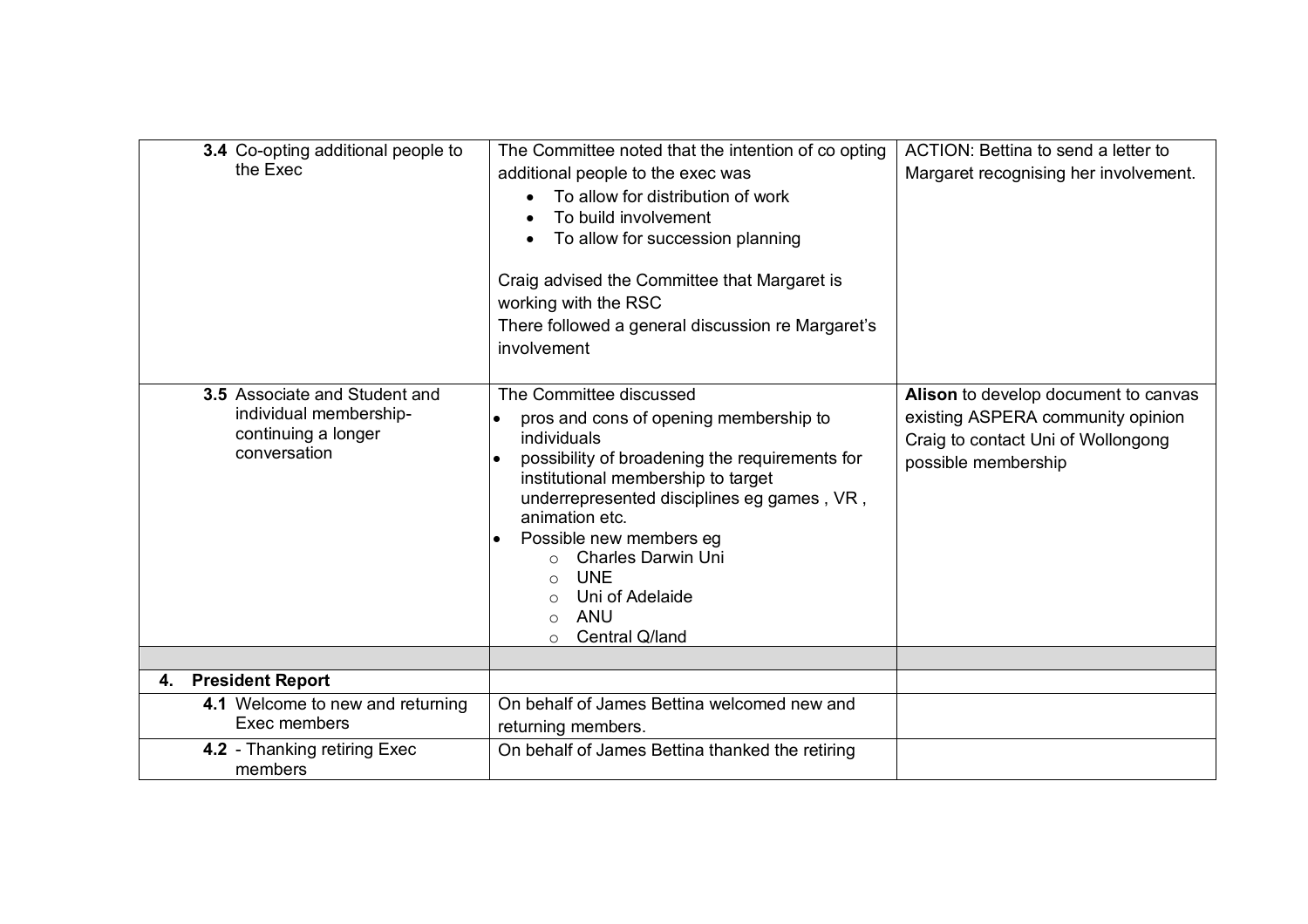|                                                                                                                                               | exec members                                                                                                                                                                                                  |                                                                                                                                                              |
|-----------------------------------------------------------------------------------------------------------------------------------------------|---------------------------------------------------------------------------------------------------------------------------------------------------------------------------------------------------------------|--------------------------------------------------------------------------------------------------------------------------------------------------------------|
| 4.3 - Regular meeting times in 2018<br>- and ASPERA Exec full day<br>workshop/s in 2018 and<br>identifying other opportunities to<br>meet F2F | Discussion of pros and cons of F2F<br>$\bullet$<br>meetings during the year.<br>August in Melbourne was flag as an option<br>to coincide with the ATOM conference                                             | Tim to send out meeting request for<br>Friday in the third week of the month.                                                                                |
|                                                                                                                                               |                                                                                                                                                                                                               |                                                                                                                                                              |
| <b>Web site</b><br>5.                                                                                                                         |                                                                                                                                                                                                               |                                                                                                                                                              |
| 5.1 Jeff Zhang, Nico, money?                                                                                                                  | Jeff work is pending a budget from Simon.<br>Bettina expressed the thought that Nico work may<br>be covered by a payment made last year.                                                                      | ALL identify items for migration to<br>new web<br><b>Bettina</b> to review outstanding<br>migration list<br><b>Simon</b> to draft budget for WEB and<br>vear |
| 5.2 Site updates (e.g. Latrobe and<br>Uni SA logos to be added, Exec<br>member names updated, 2018<br>conference info)                        |                                                                                                                                                                                                               | Tim, to get info and pass to Bettina                                                                                                                         |
| 5.3 Sightlines Journal hosting                                                                                                                | Bettina expressed thanks to Nico and Leo for their<br>work on the Sightlines Journal hosting.<br>There followed a general discussion re Sightline's<br>history and background and thought about the<br>future | Craig to develop a discussion paper re<br>the ongoing relationship between<br><b>ASPERA and Sightlines</b>                                                   |
| 5.4 UTS Impact symposium - Jen<br>Webb presentation hosting                                                                                   |                                                                                                                                                                                                               | Bettina to publish and note in the<br>newsletter (see action at 3.1)                                                                                         |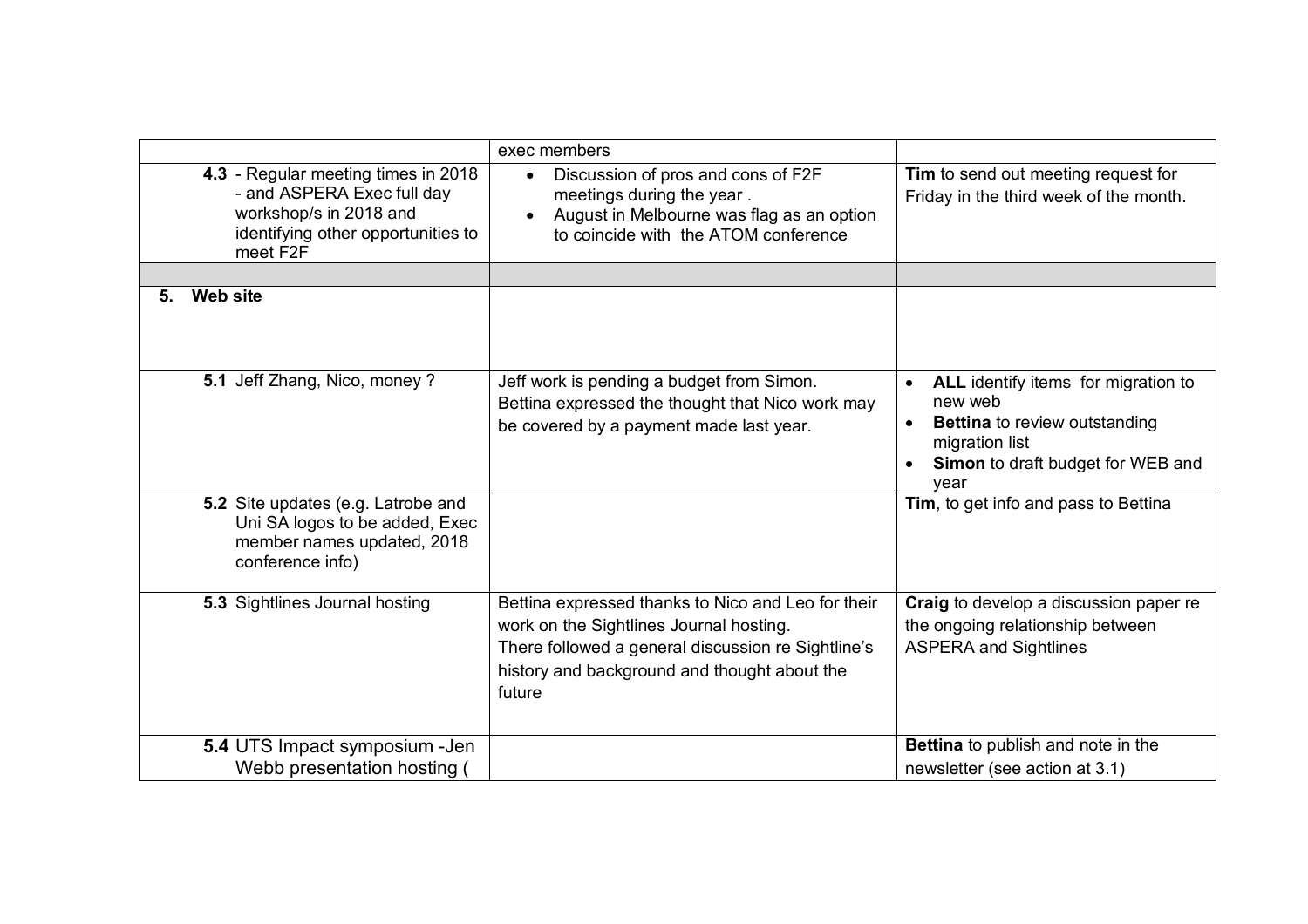| see 8.3)                       |                                                                                                                                                                    |                                                                                                                   |
|--------------------------------|--------------------------------------------------------------------------------------------------------------------------------------------------------------------|-------------------------------------------------------------------------------------------------------------------|
|                                |                                                                                                                                                                    |                                                                                                                   |
| <b>Finances</b><br>6.          |                                                                                                                                                                    |                                                                                                                   |
| 6.1 Treasurer's update         | Simon Reported that the hand over process is<br>under way and that a year going forward budget<br>will be presented a the next meeting.;                           | Simon and Alison complete hand over<br>before next meeting                                                        |
| <b>6.2</b> Bank account access | <b>Motion</b><br>That Simon Weaving be added as a<br>signatory to the ASPERA WestPac Bank<br>Account<br>proposed by Bettina Seconded Alison.<br>Passed unanimously | <b>Simon Bettina and Alison to collate</b><br>signatures and deliver to a Westpac<br>bank branch                  |
|                                | <b>Motion</b><br>That ASPERA acquire a debit card on the<br><b>ASPERA West Pac Bank Account</b>                                                                    |                                                                                                                   |
| 6.3 Reporting                  | Simon informed the Committee that ASPERA will<br>have to submit an Annual Summary of Financial<br>Affairs and Form A6 detailing the change to the<br>constitution  | <b>Simon</b> to send Tim relevant links<br><b>Tim</b> to submit forms pending arrival of<br>the ASPERA debit card |
| <b>Research</b>                |                                                                                                                                                                    |                                                                                                                   |
| 7.                             |                                                                                                                                                                    |                                                                                                                   |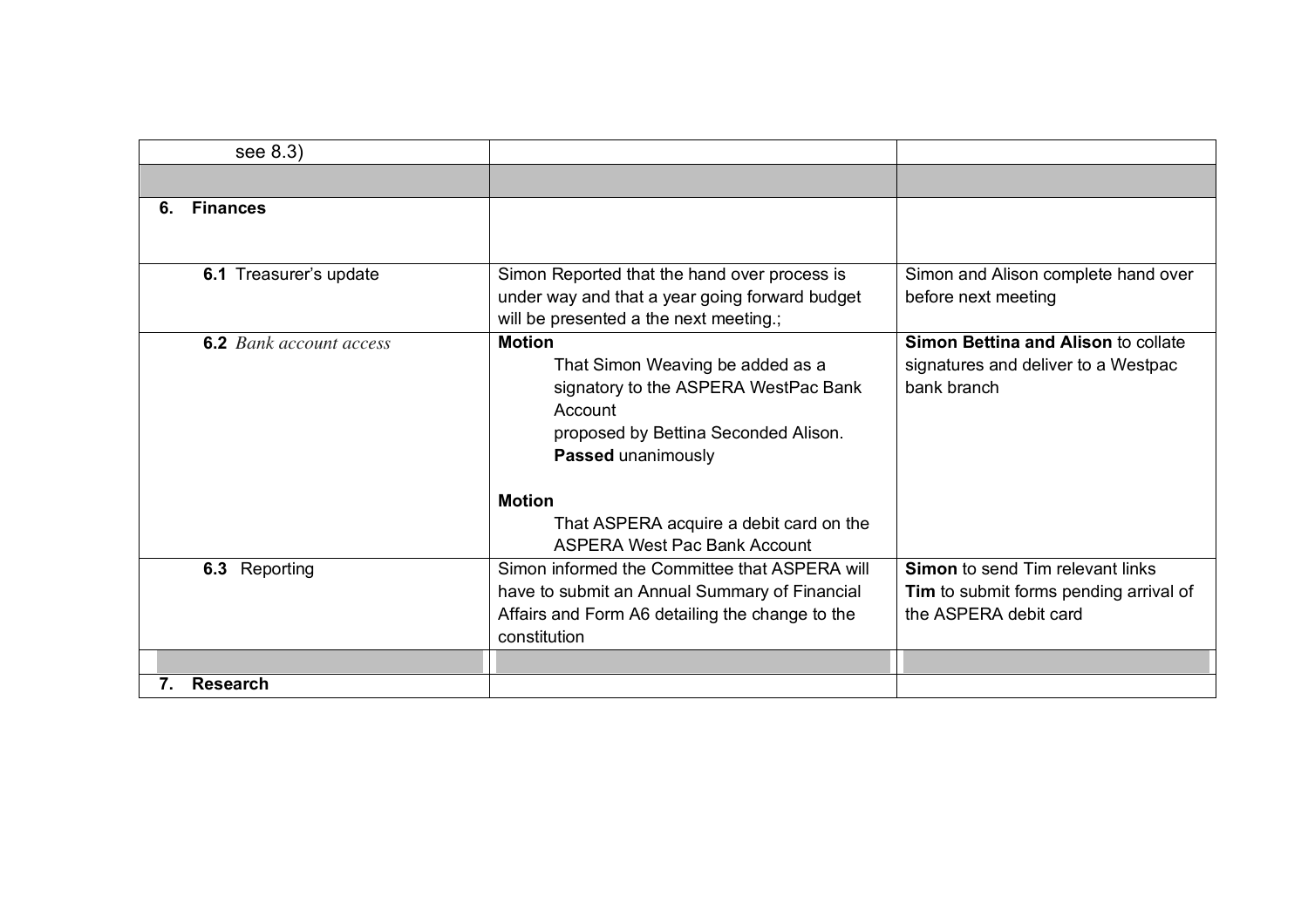| 7.1 Report                                                                                                                | Craig reported that the main focus is on the<br>conference                                                                                                                                                                                                                                                                                                                                                                                                                                                                                                            |  |
|---------------------------------------------------------------------------------------------------------------------------|-----------------------------------------------------------------------------------------------------------------------------------------------------------------------------------------------------------------------------------------------------------------------------------------------------------------------------------------------------------------------------------------------------------------------------------------------------------------------------------------------------------------------------------------------------------------------|--|
| 7.2 2018 ASPERA conference @<br>VCA updates incl hosting<br>agreement and CFP                                             | Craig reported<br>that the CFP has elicited the most<br>$\bullet$<br>proposals ever with 27 proposing a full<br>refereed paper for publication<br>Abstract reviews are in progress<br>Philippa Burn is acting as an liaison<br>between the RSC and VCA<br>General discussion re proposed conference<br>agreement<br>General agreement that ASPERA should<br>$\bullet$<br>not be liable for unexpected costs<br>Questions about what contribution ASPERA<br>should make and how that contribution<br>should be arrived at.<br>Discussion carried over to next meeting. |  |
| 7.3 UTS Impact symposium follow<br>ups incl releases from<br>participants and making Jen<br>Webb's presentation available | <b>Noted</b>                                                                                                                                                                                                                                                                                                                                                                                                                                                                                                                                                          |  |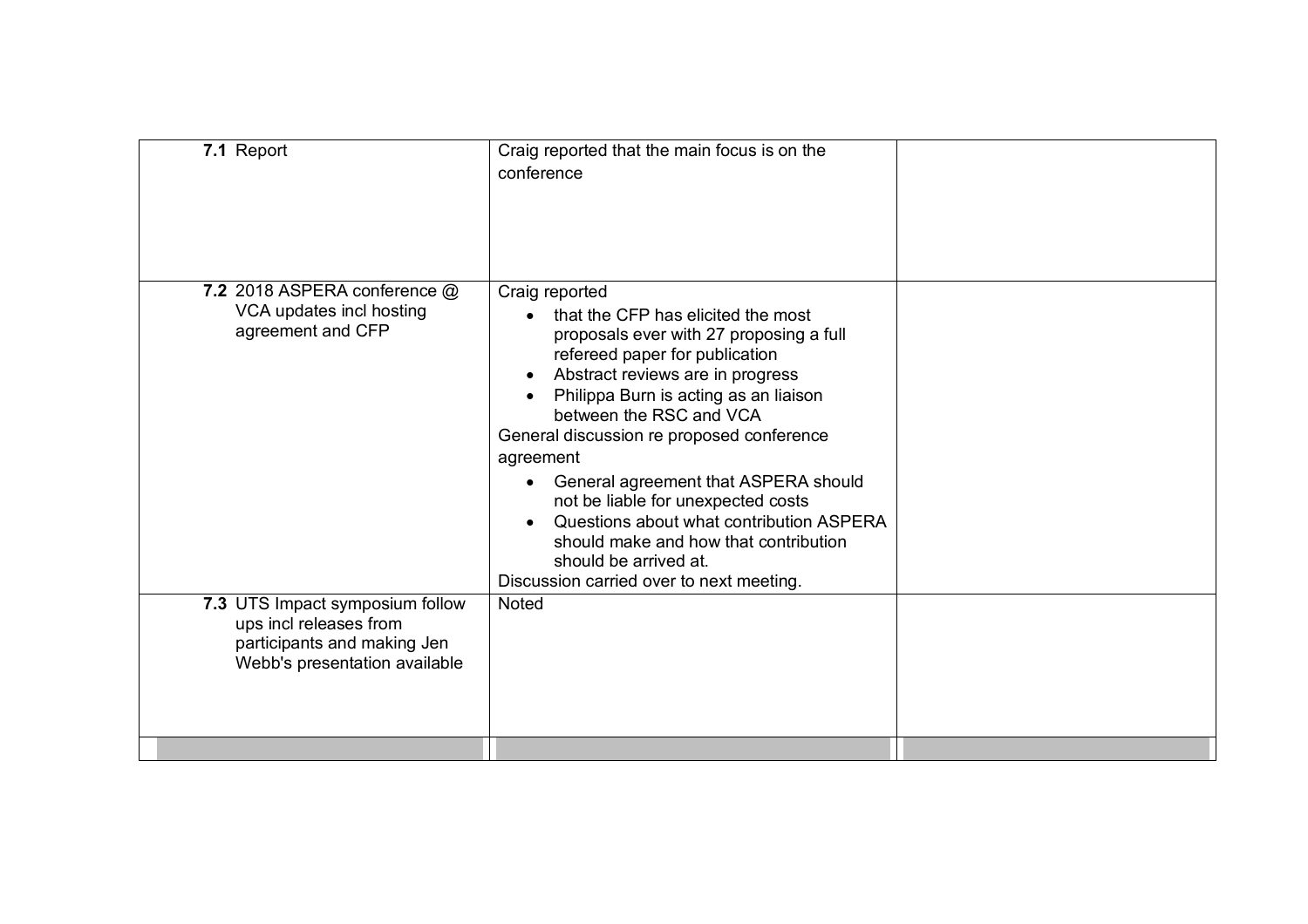| 8. | <b>Teaching</b>                                                                         |                                                        |                                                                                                           |
|----|-----------------------------------------------------------------------------------------|--------------------------------------------------------|-----------------------------------------------------------------------------------------------------------|
|    |                                                                                         |                                                        |                                                                                                           |
|    |                                                                                         |                                                        |                                                                                                           |
|    |                                                                                         |                                                        |                                                                                                           |
|    | 8.1 Teaching and Learning<br>'subcommittee'- where to next<br>following 2017 conference |                                                        | Tim to finalise report on the Teaching<br>and Learning "sub committee " panel<br>from the 2017 Conference |
|    |                                                                                         |                                                        |                                                                                                           |
| 9. | <b>Other Business</b>                                                                   |                                                        |                                                                                                           |
|    |                                                                                         |                                                        |                                                                                                           |
|    | <b>9.1 DDCA invitation to contribute to</b><br>the first 2018 edition of NiTRO          |                                                        | Craig Bettina and Alison to respond.                                                                      |
|    | with 'a disciplinary perspective                                                        |                                                        | <b>Bettina</b> to initiate a google doc                                                                   |
|    | of 2017 and 2018. A global                                                              |                                                        |                                                                                                           |
|    | round up of 2017 and                                                                    |                                                        |                                                                                                           |
|    | fears/hopes/anticipations for<br>2018'                                                  |                                                        |                                                                                                           |
|    | 9.2 ASPERA newsletters- rotating                                                        | Discussion in which no body thought it was a good      |                                                                                                           |
|    | members proposal                                                                        | idea to rotate responsibility for the news letter even |                                                                                                           |
|    |                                                                                         | tim who was the only one with anything to gain         |                                                                                                           |
|    |                                                                                         | from this.                                             |                                                                                                           |
|    |                                                                                         | <b>Motion</b>                                          |                                                                                                           |
|    |                                                                                         | Secretary to have oversight of the                     |                                                                                                           |
|    |                                                                                         | newsletter but be able to call for                     |                                                                                                           |
|    |                                                                                         | contributions                                          |                                                                                                           |
|    |                                                                                         | proposed Tim                                           |                                                                                                           |
|    |                                                                                         | Second Simon.                                          |                                                                                                           |